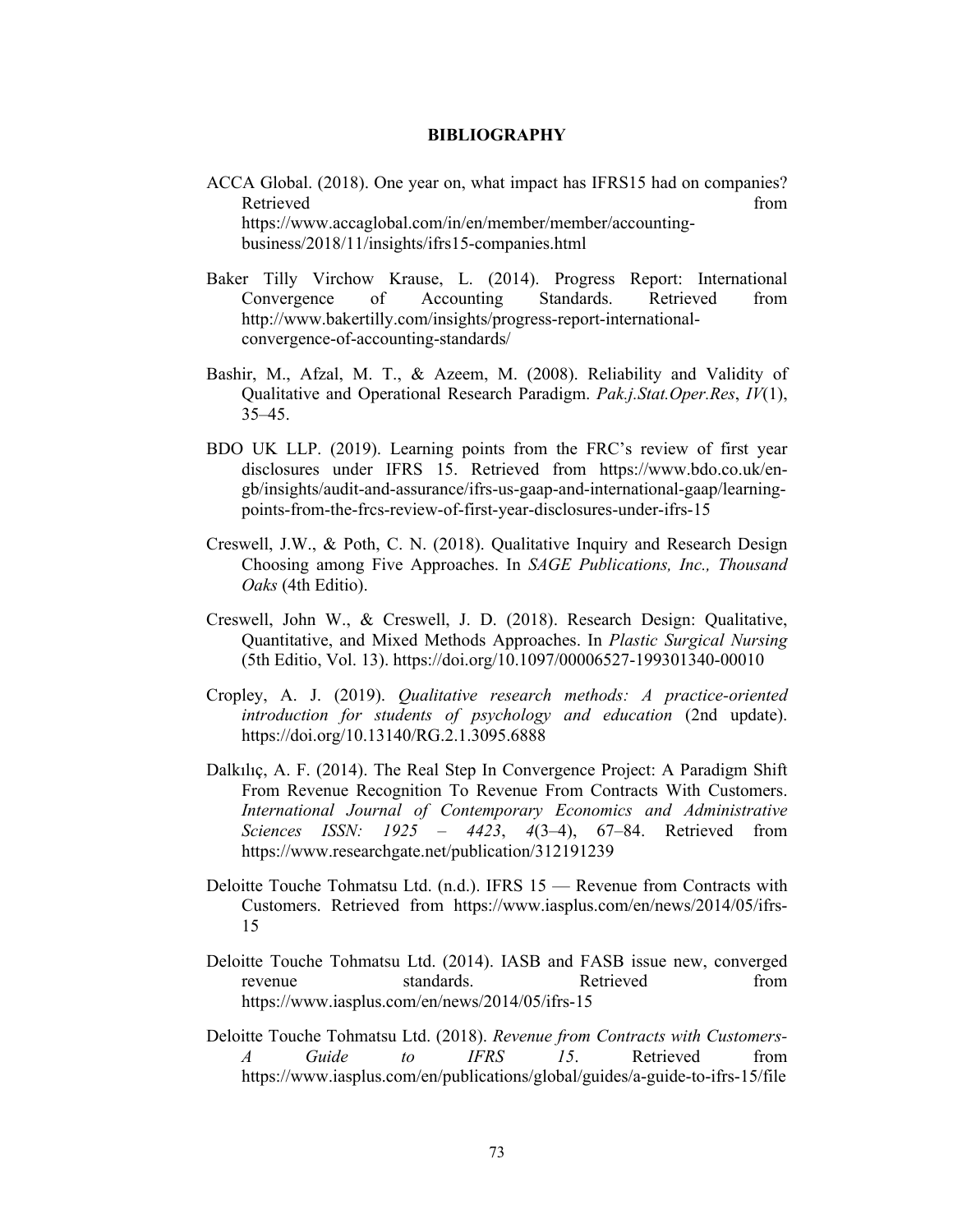- Direksi PT Bursa Efek Jakarta. *Keputusan Direksi PT Bursa Efek Jakarta Nomor : Kep-306/BEJ/07-2004 Tentang Peraturan Nomor I-E Tentang Kewajiban Penyampaian Infromasi*. , (2004).
- Donleavy, G. (2016). *An Introduction to Accounting Theory* (1st editio). Retrieved from bookboon.com
- Ebimobowei, A. (2012). Convergence of Accounting Standards : The Continuing Debate. *Asian Journal of Business Management ISSN: 2041-8752*, *4*(2), 159– 165. Retrieved from https://maxwellsci.com/print/ajbm/v4-159-165.pdf
- Ernst & Young. (2019). *A closer look at IFRS 15, the revenue recognition standard - IFRS 15 Revenue from Contracts with Customers*. Retrieved from https://www.ey.com/Publication/vwLUAssets/ey-applying-revenueseptember-2019-new/\$FILE/ey-applying-revenue-september-2019.pdf
- Financial Accounting Foundation (US). (n.d.). Comparability In International Accounting Standards-A Brief History. Retrieved from https://www.fasb.org/jsp/FASB/Page/SectionPage&cid=1176156304264
- Financial Reporting Council. (2019). *IFRS 15 Thematic Review : Review of Disclosures in the First Year of Application*. Retrieved from https://www.frc.org.uk/getattachment/498aa4b3-85b2-4d4c-8f5a-3d0d28db9237/IFRS-15-thematic-PDF.pdf
- Grant Thornton. (2018). *Disclosing the expected impact of IFRS 15*. Retrieved from https://www.grantthornton.co.uk/insights/disclosing-the-expectedimpact-of-ifrs-15/
- Haggenmüller, S. (2019). *Revenue recognition under IFRS 15 A critical evaluation of predefined purposes and implications for improvement* (University of Gloucestershire). Retrieved from http://eprints.glos.ac.uk/7132/1/Sascha Haggenmueller Thesis 2019 Signatures redacted.pdf
- IFRS Foundation. *IFRS 15: Revenue from Contracts with Customers*. , (2016).
- IFRS Foundation. (2017). Why global accounting standards? Retrieved from https://www.ifrs.org/use-around-the-world/why-global-accountingstandards/#case-for
- Ikatan Akuntan Indonesia. (2018). Akuntansi Pendapatan sesuai PSAK 72. Retrieved from http://iaiglobal.or.id/v03/PPL/email\_ppl-598.html
- Intercontinental Exchange. (n.d.). International Listings. Retrieved from https://www.nyse.com/listings/international-listings
- International Accounting Standards Committee Foundation. (2006). *International Accounting Standards No. 1 Presentation of Financial Statements*. Retrieved from https://mf.rks-gov.net/desk/inc/media/139CD658-122C-4DA8-B13C-A2E4E2D37ECC.doc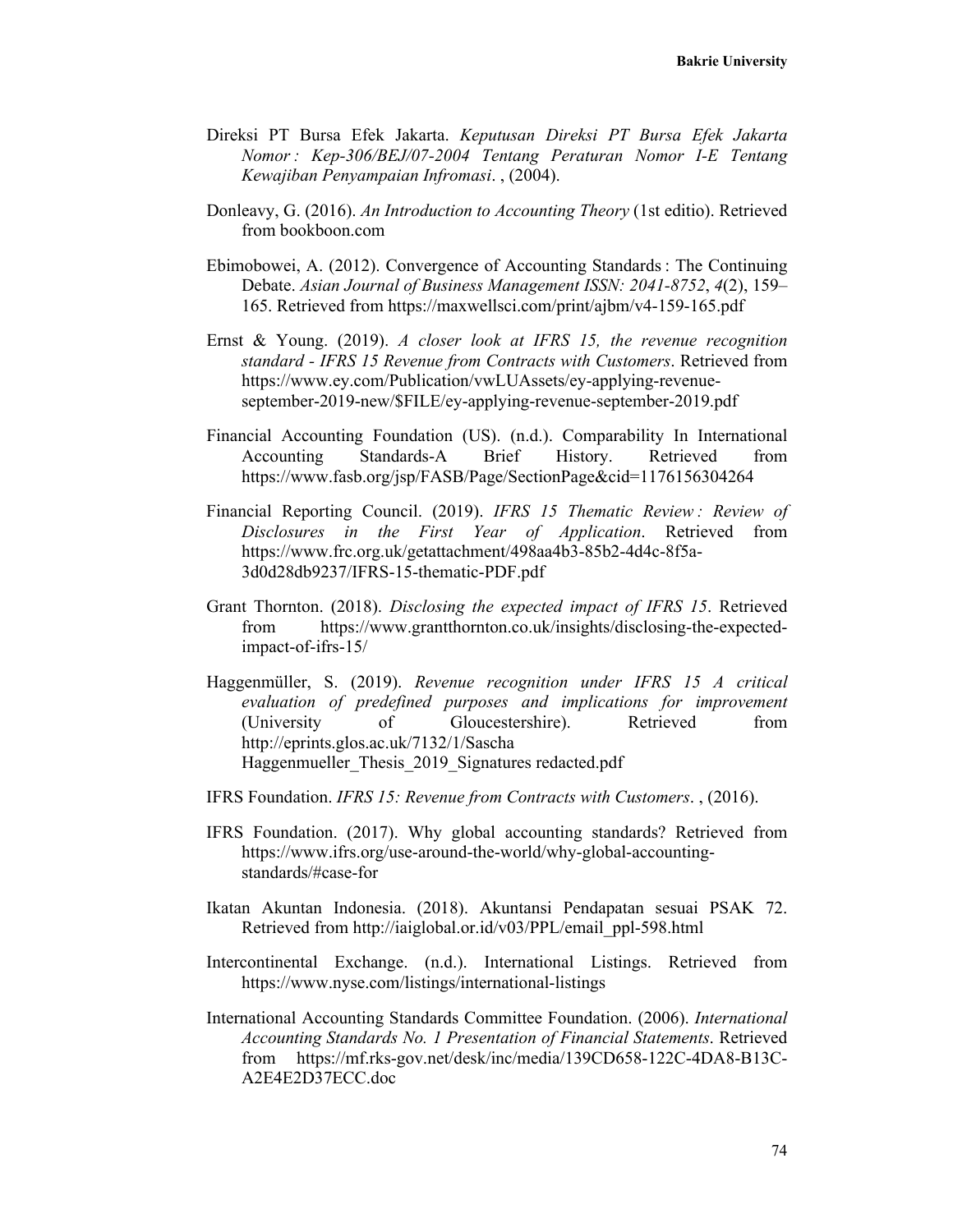- Investopedia. (2019). GAAP vs. IFRS: What's the Difference? Retrieved from https://www.investopedia.com/ask/answers/011315/what-differencebetween-gaap-and-ifrs.asp
- Jensen, M. C., & Meckling, W. H. (1976). Theory of the Firm: Managerial Behavior, Agency Costs and Ownership Structure. *Journal of Financial Economics*, *3*, 305–360.
- Kassarjian, H. H. (1977). Content Analysis in Consumer Research. *JOURNAL OF CONSUMER RESEARCH*, *Vol 4*(June). Retrieved from http://jcr.oxfordjournals.org/ by
- Khamis, A. M. (2016). Perception of Preparers and Auditors on New Revenue Recognition Standard Perception of Preparers and Auditors on New Revenue Recognition Standard ( IFRS 15 ): Evidence From Egypt. *Journal of Accounting and Business Dynamics*, (November). https://doi.org/10.24815/jdab.v3i2.5383
- KPMG IFRG Ltd. (2019). *Revenue IFRS 15 handbook*. (June). Retrieved from https://assets.kpmg/content/dam/kpmg/xx/pdf/2019/06/ifrs15-revenuehandbook.pdf
- LoCascio, V. L. (2017). *The Convergence of US GAAP and IFRS* (Iowa State University). Retrieved from Retrieved from https://lib.dr.iastate.edu/cgi/viewcontent.cgi?article=1211&context=honors\_p\_ osters
- Mattei, G., & Paoloni, N. (2019). Understanding the Potential Impact of IFRS 15 on the Telecommunication Listed Companies , by the Disclosures ' Study. *International Journal of Business and Management*, *14*(1), 169–179. https://doi.org/10.5539/ijbm.v14n1p169
- Musa, A. (2019). The Role of IFRS on Financial Reporting Quality and Global Convergence : A Conceptual Review. *International Business and Accounting Research Journal*, *3*(1), 67–76. https://doi.org/http://dx.doi.org/10.15294/ibarj.v3i1.65
- PricewaterhouseCoopers. (2017). *Disclosure of the state of readiness / Progress made in* 2017. Retrieved from https://www.pwc.com/gx/en/industries/tmt/publications/ifrs-15-disclosureof-the-state-of-readiness.html
- Primananda, R. (2014). *MANAJEMEN KOMUNIKASI UNIT INVESTOR RELATIONS DALAM MENGELOLA SHAREHOLDERS ASING (Studi Kasus Manajemen Komunikasi Unit Investor Relations PT Telekomunikasi Indonesia Tbk sebagai Satu-satunya BUMN Indonesia yang Listing di New York Stock Exchange)*. Universitas Gadjah Mada.
- Procházka, D. (2009). *New Approaches to Revenue Recognition and Common Sense*. (December 2009). https://doi.org/10.2139/ssrn.1518378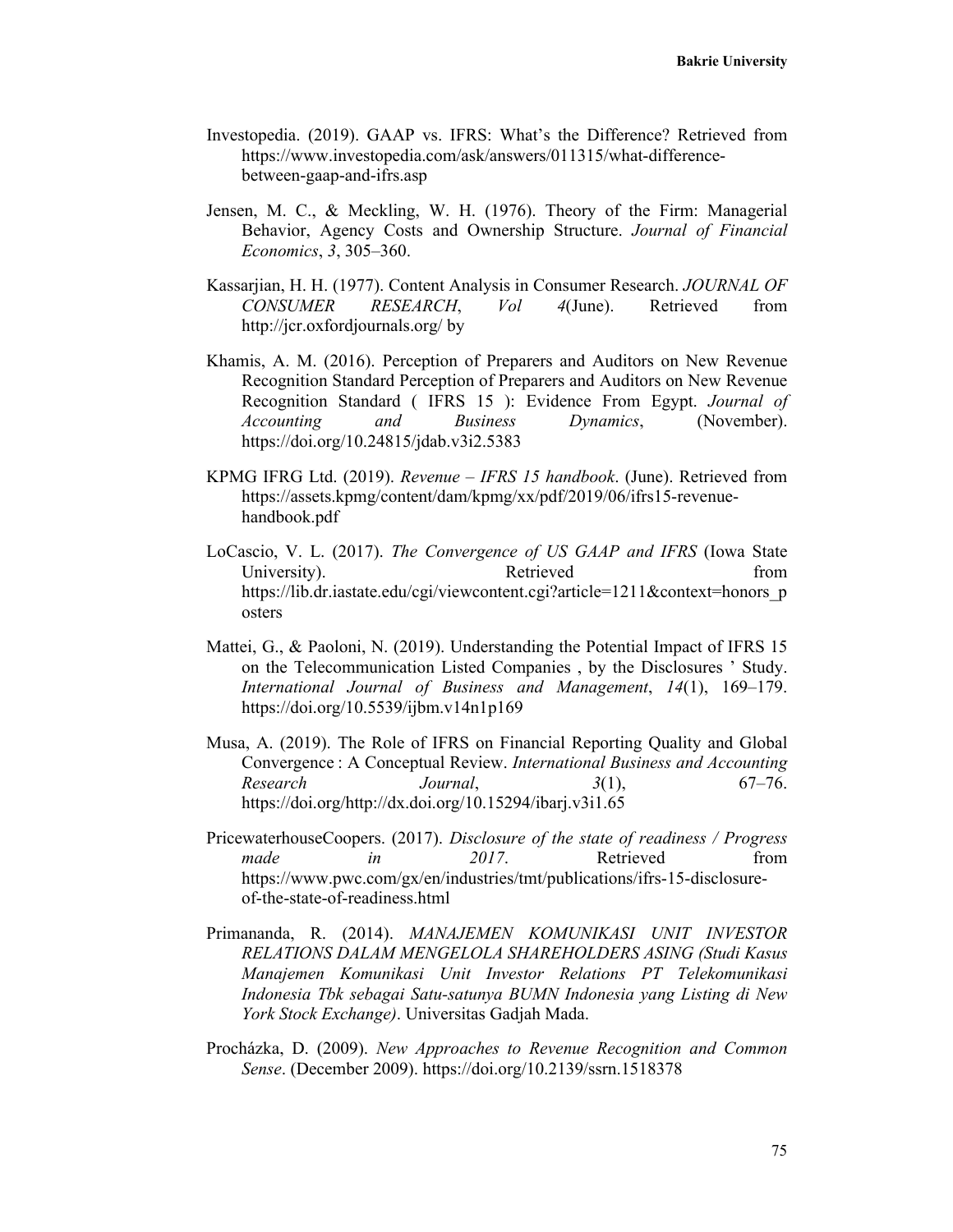- Rosin, M. (2016). Will We Ever Close the GAAP?: A Look into the International Convergence of Accounting Standards. *Michigan Business & Entrepreneurial Law Review*, *6*(1). Retrieved from https://repository.law.umich.edu/cgi/viewcontent.cgi?article=1057&context= mbelr
- RSM UK LLP. (2018). IFRS 15 FRC disclosure expectations. Retrieved from https://www.rsmuk.com/ideas-and-insights/ifrs-15-frc-disclosureexpectations
- Scott, W. R. (2015). *Financial Accounting Theory* (7th editio). Pearson Canada Inc.
- Sekaran, U., & Bougie, R. (2016). *Research Methods for Business: a skillbuilding approach* (7th editio). Chichester, West Sussex, United Kingdom: John Wiley & Sons.
- Sinaga, R. U. (2019). Penerapan Standar Akuntansi Baru Pengaruhi Sajian Laporan Keuangan Emiten. Retrieved from https://www.indotelko.com/read/1553754012/penerapan-akuntans-emiten
- Skovdal, M., & Cornish, E. (2015). *Qualitative Research for Development*. https://doi.org/http://dx.doi.org/10.3362/9781780448534
- Steele, C. A. (2012). *The Convergence of U.S. GAAP and IFRS : Revenue Recognition*. Retrieved from https://scholars.unh.edu/honors/87
- Telkom Indonesia. (n.d.). Tentang Telkomgroup. Retrieved from Tentang Telkomgroup
- Telkom Indonesia. (2017). *Annual Report on Form 20-F for Year 2017*.
- Telkom Indonesia. (2019a). *Annual Report on Form 20-F for Year 2018*. Retrieved from https://www.telkom.co.id/sites/about-telkom/id\_ID/page/irlaporan-sec
- Telkom Indonesia. (2019b). *Form 6-K Telkom Indonesia for Year 2018*. Retrieved from https://www.telkom.co.id/sites/about-telkom/id\_ID/page/ir-laporan-sec
- Tong, T. L. (2015). *A Review of IFRS 15 Revenue from Contracts with Customers*. 1–21. Retrieved from http://www.masb.org.my/pdf/2014-09-15 Review of IFRS 15 (TLT).pdf
- Wahyuni, E. T. (2017). Menghadapi Turbulensi IFRS 2018-2022. Retrieved from http://etw-accountant.com/tag/ifrs-15/
- Wahyuni, E. T. (2019). SAK Internasional: Alasan, Manfaat dan Tantangannya. Retrieved from https://etw-accountant.com/tag/ifrs/
- Yurisandi, T., & Puspitasari, E. (2015). Financial Reporting Quality-Before and After IFRS Adoption Using NiCE Qualitative Characteristics Measurement. *Procedia-Social and Behavioral Sciences*, *211*, 644–652.